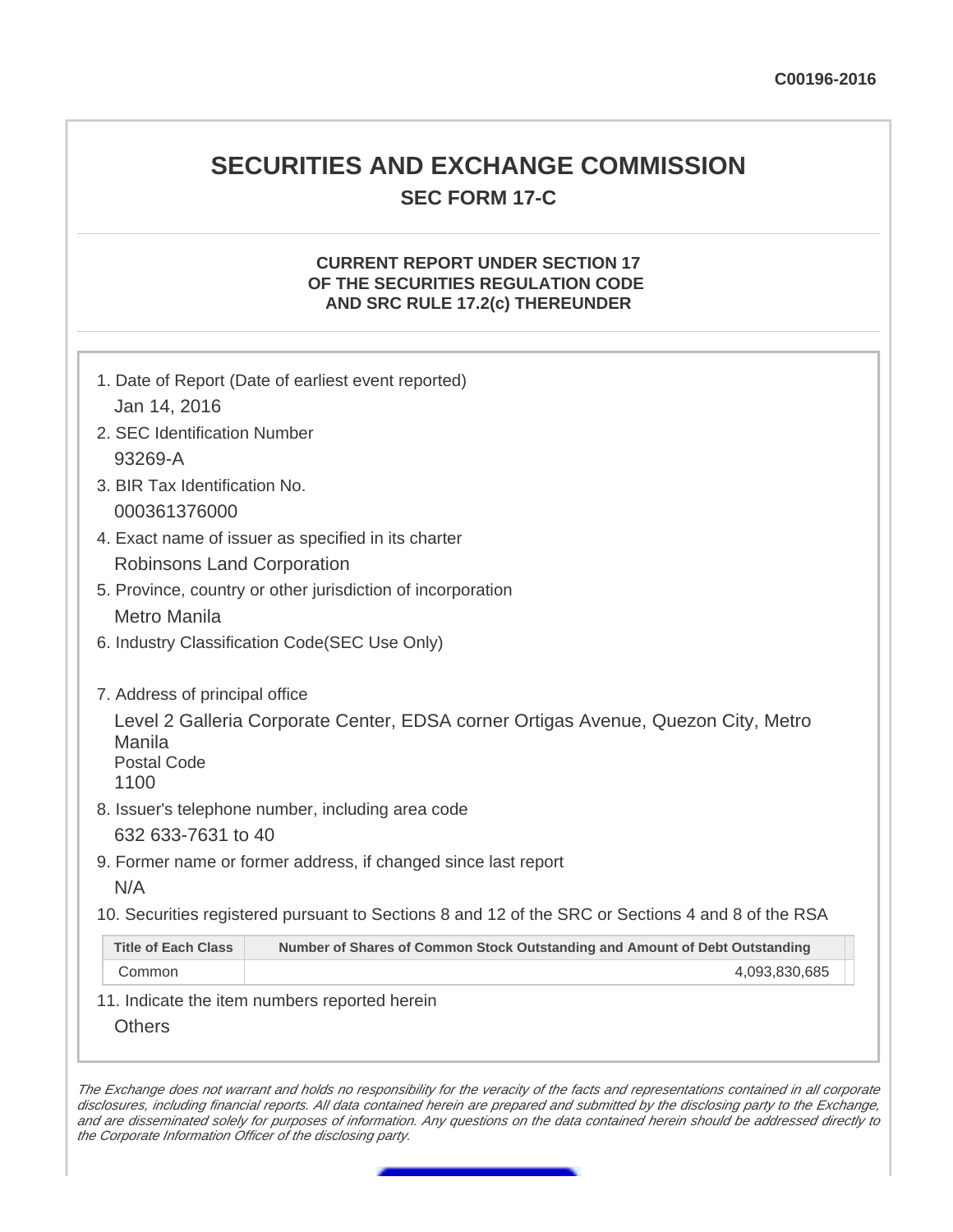

**PSE Disclosure Form 4-31 - Press Release References: SRC Rule 17 (SEC Form 17-C) Section 4.4 of the Revised Disclosure Rules**

**Subject of the Disclosure**

Press Release

**Background/Description of the Disclosure**

Robinsons Land Corporation Reports Net Income Growth of 20% to PhP5.70 billion for the Fiscal Year ended September 30, 2015

**Other Relevant Information**

Please see attached Disclosure Statement

**Filed on behalf by:**

**Name** Rosalinda Rivera **Designation Corporate Secretary**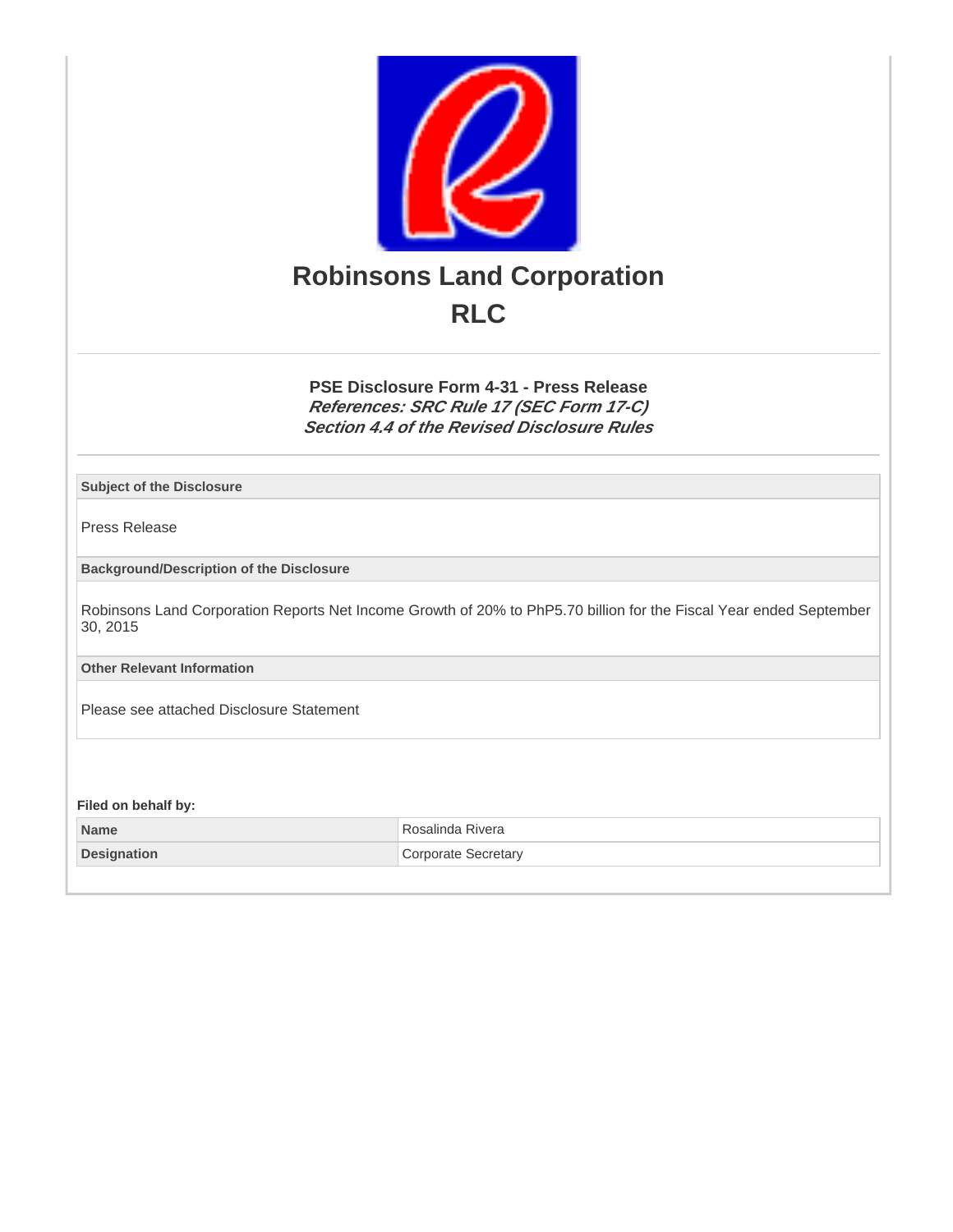

43/F ROBINSONS EQUITABLE, ADB AVENUE CORNER POVEDA ROAD, ORTIGAS CENTER 1605 PASIG CITY, PHILIPPINES TELEPHONE NOS.: 395 2500 / 633 7631

13 January 2016

SECURITIES AND EXCHANGE COMMISSION Attention: Corporation and Finance Department SEC Building, EDSA Mandaluyong City

PHILIPPINE STOCK EXCHANGE, INC.

Attention: Ms. Janet Encarnacion Head, Disclosure Department 3rd Floor, Tower One and Exchange Plaza Ayala Triangle, Ayala Avenue Makati City

PHILIPPINE DEALING AND EXCHANGE CORPORATION

- Attention: Ms. Vina Vanessa S. Salonga Head- Issuer Compliance and Disclosure Department 37/F, Tower I, The Enterprise Center 6766 Ayala Avenue corner Paseo de Roxas, Makati City
- Robinsons Land Corporation Reports Net Income Growth of 20% to PhP5.70 billion for the Fiscal Subject: Year ended September 30, 2015

Robinsons Land Corporation's (RLC) audited consolidated net income for the fiscal year ended September 30, 2015 increased by 20% to PhP5.70 billion from PhP4.73 billion in FY2015. Revenues increased by 16% to PhP19.73 billion in FY2015 from PhP17.05 billion in FY2014 at the back of the double digit growth of all our business segments led by office buildings, residential, hotels and commercial centers divisions. Real estate cost went up by 11% to PhP7.84 billion mainly due to higher depreciation due to new malls, new office buildings and new cinemas in new malls. Hotel expenses rose by 10% to PhP1.29 billion mainly due to newly opened hotels. General and administrative expenses went up by 19% to PhP3.05 billion due to higher commission expense, salaries, advertising and promotions and rent expense, among others. As a result, EBITDA rose by 19% to PhP10.70 billion while EBIT by 21% to PhP7.55 billion in FY2015.

Our balanced mix of investment and development components ensures RLC of stable recurring revenue. RLC's investment portfolio, comprised by its commercial centers, offices and hotels divisions, accounted for 66% of the total company's revenues and 83% of the total company's EBITDA. RLC's development portfolio, comprised by its four residential brands, accounted for 34% of the total company's revenues and 17% of total company's EBITDA.